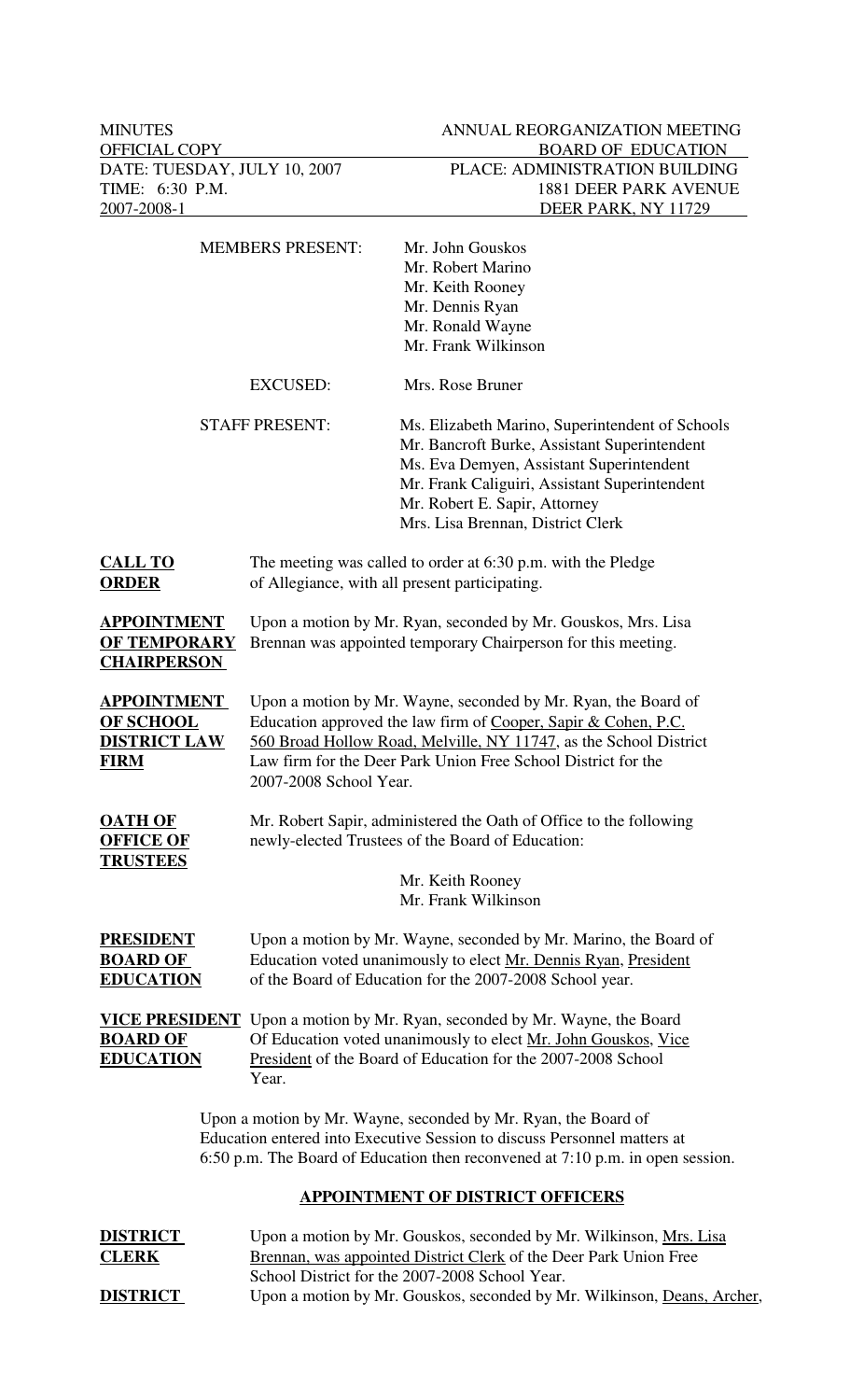| <b>INTERNAL</b>                                                        | & Co. CPA was appointed District Internal Claims Auditor of                                                                                                                                         |  |  |
|------------------------------------------------------------------------|-----------------------------------------------------------------------------------------------------------------------------------------------------------------------------------------------------|--|--|
| <b>CLAIMS</b>                                                          | the Deer Park Union Free School District for the 2007-2008 School                                                                                                                                   |  |  |
| <b>AUDITOR</b>                                                         | Year.                                                                                                                                                                                               |  |  |
| <b>DISTRICT</b><br><b>TREASURER</b>                                    | Upon a motion by Mr. Gouskos, seconded by Mr. Wilkinson, Mrs. Marlene<br>Yanover Downing was appointed District Treasurer of the Deer Park<br>Union Free School District for 2007-2008 School Year. |  |  |
| <b>INTERNAL</b><br><b>AUDITOR</b>                                      | Upon a motion by Mr. Gouskos, seconded by Mr. Wilkinson, R.S. Abrams<br>& Co. CPA was appointed Internal Auditor of the Deer Park Union<br>Free School District for the 2007-2008 School Year.      |  |  |
| <b>OTHER APPOINTMENTS</b>                                              |                                                                                                                                                                                                     |  |  |
| <b>SCHOOL</b>                                                          | Upon a motion by Mr. Marino, seconded by Mr. Rooney, Dr. Anthony                                                                                                                                    |  |  |
| <b>DISTRICT</b>                                                        | Donatelli was appointed School District Physician of the Deer Park                                                                                                                                  |  |  |
| <b>PHYSICIAN</b>                                                       | Union Free School District for the 2007-2008 School Year.                                                                                                                                           |  |  |
| <b>SCHOOL</b>                                                          | Upon a motion by Mr. Marino, seconded by Mr. Rooney, Callaghan,                                                                                                                                     |  |  |
| <b>DISTRICT</b>                                                        | Nawrocki LLP, was appointed School District Auditor of the Deer                                                                                                                                     |  |  |
| <b>AUDITOR</b>                                                         | Park Union Free School District for the 2007-2008 School Year.                                                                                                                                      |  |  |
| <b>SCHOOL</b>                                                          | Upon a motion by Mr. Marino, seconded by Mr. Rooney,                                                                                                                                                |  |  |
| <b>DISTRICT</b>                                                        | Bartlett, Amoruso & Reece were appointed Architects of the Deer                                                                                                                                     |  |  |
| <b>ARCHITECT</b>                                                       | Park Union Free School District for the 2007-2008 School Year.                                                                                                                                      |  |  |
| <b>SCHOOL</b><br><b>DISTRICT</b><br><b>FINANCIAL</b><br><b>ADVISOR</b> | Upon a motion by Mr. Marino, seconded by Mr. Rooney, Munistat<br>Service, Inc. was appointed District Financial Advisor for the<br>2007-2008 School Year.                                           |  |  |
| <b>SCHOOL</b>                                                          | Upon a motion by Mr. Marino, seconded by Mr. Rooney, Hawkins, Delafield &                                                                                                                           |  |  |
| <b>DISTRICT</b>                                                        | & Wood, LLC, was appointed District Bond Counsel, for the 2007-2008                                                                                                                                 |  |  |
| <b>BOND</b>                                                            | School Year.                                                                                                                                                                                        |  |  |

**SCHOOL** Upon a motion by Mr. Marino, seconded by Mr. Rooney, *Israeloff*, *Trattner & Co* **ACCOUNTANT** P.C. was appointed the School Accountants for the Deer Park Union Free School District for the 2007-2008 School Year.

**COUNSEL**

**PRIVATE** Upon a motion by Mr. Marino, seconded by Mr. Rooney, Joel Mitchell was **INVESTIGATOR** appointed Private Investigator of the Deer Park Union Free School District for the 2007-2008 School Year.

**DISTRICT** Upon a motion by Mr. Marino, seconded by Mr. Rooney, Dr. Tepper, **PSYCHIATRIST** was appointed District Psychiatrist (grant funded) for the Deer Park Union Free School District for the 2007-2008 School Year.

## **DESIGNATIONS**

**OFFICIAL** Upon a motion by Mr. Wayne, seconded by Mr. Gouskos, the attached named **BANK** commercial banks, which maintain branches actively participating in the **DEPOSITORIES** financial needs of the District and which have been recommended by the Administration of the District, are hereby designated as depositories for the District funds according to the following attached schedule.

| <b>REGULAR</b> | Upon a motion by Mr. Wayne, seconded by Mr. Gouskos, the Regular       |
|----------------|------------------------------------------------------------------------|
| <b>MONTHLY</b> | Monthly Meetings of the Board of Education of the Deer Park Union Free |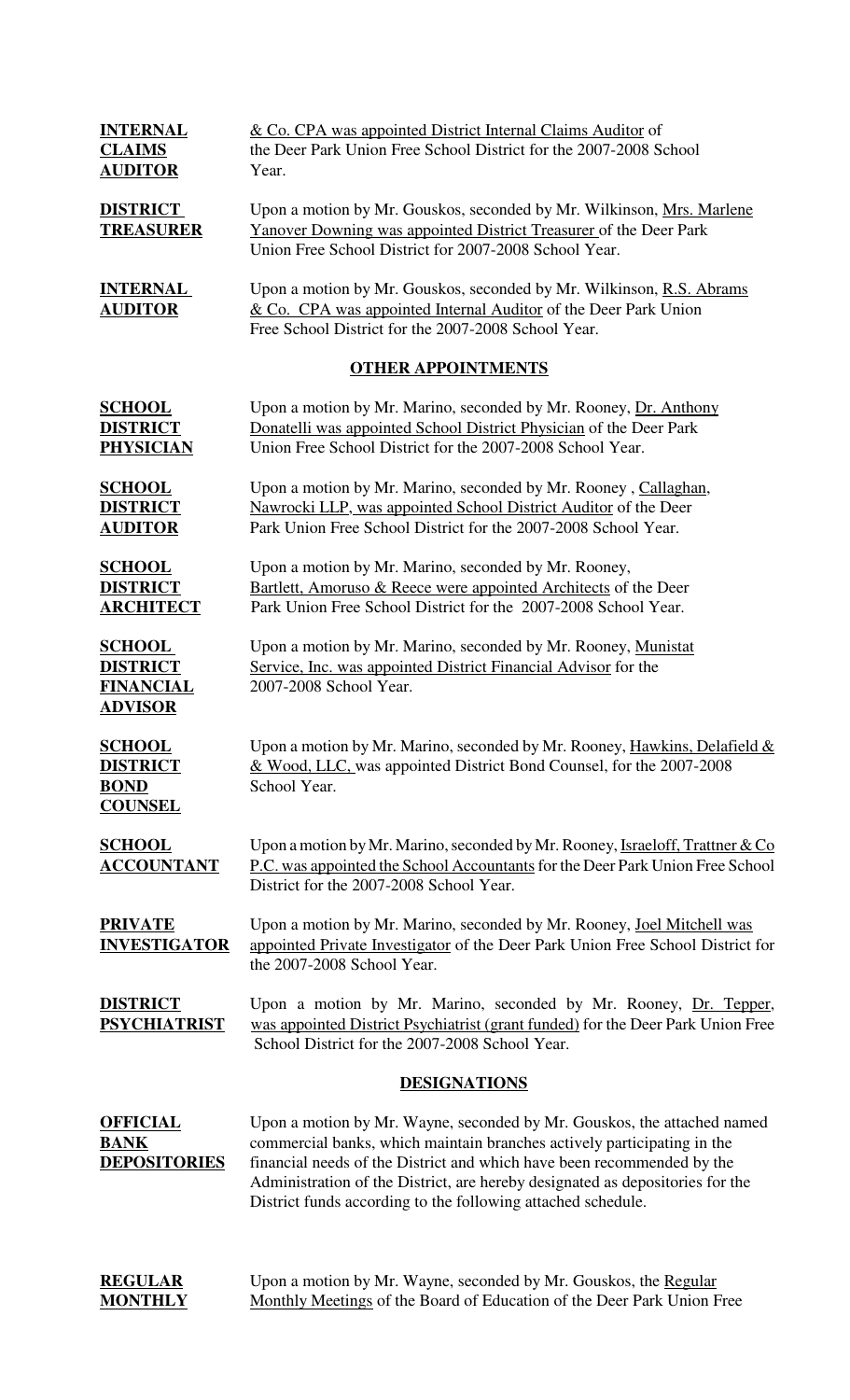| <b>MEETINGS</b>                                                            | $-3-$<br>School District are to be held on the fourth $(4th)$ Tuesday of each month<br>at 8:00 p.m., in the Administration Building, 1881 Deer Park Avenue,<br>Deer Park, NY 11729, for the 2007-2008 School Year.                                                                                                                                                        |  |  |
|----------------------------------------------------------------------------|---------------------------------------------------------------------------------------------------------------------------------------------------------------------------------------------------------------------------------------------------------------------------------------------------------------------------------------------------------------------------|--|--|
| <b>OFFICIAL</b><br><b>NEWSPAPERS</b>                                       | Upon a motion by Mr. Wayne, seconded by Mr. Gouskos, the Official<br>Newspapers of the Deer Park Union Free School District for the<br>2007-2008 school year are Newsday and Suffolk Life.                                                                                                                                                                                |  |  |
|                                                                            | <b>AUTHORIZATIONS</b>                                                                                                                                                                                                                                                                                                                                                     |  |  |
| <b>PAYROLL</b><br><b>CERTIFICATION</b>                                     | Upon a motion by Mr. Rooney, seconded by Mr. Wilkinson, <u>Mr. Elizabeth</u> ,<br>Marino, Superintendent is approved to authorize Payroll Certification for the<br>2007-2008 School Year.                                                                                                                                                                                 |  |  |
| <b>PURCHASING</b><br><u>AGENT</u>                                          | Upon a motion by Mr. Rooney, seconded by Mr. Wilkinson, the_Assistant<br>Superintendent of Business and Operations, Mr. Bancroft Burke, is<br>approved as Purchasing Agent for the Deer Park Union Free School<br>District for the 2007-2008 School Year.                                                                                                                 |  |  |
| <b>ESTABLISH-</b><br><b>ING PETTY</b><br><b>CASH FUNDS</b>                 | Upon a motion by Mr. Rooney, seconded by Mr. Wilkinson, the authorization<br>for establishment of Petty Cash Funds for the 2007-2008 School Year<br>was approved as follows:                                                                                                                                                                                              |  |  |
|                                                                            | Lincoln School<br>\$100<br>John Quincy Adams School<br>\$100<br>May Moore School<br>\$100<br>John F. Kennedy School<br>\$100<br><b>Robert Frost Middle School</b><br>\$100<br>\$100<br>Deer Park High School<br>\$100<br><b>District Office</b><br>District Clerk<br>\$100<br>Superintendent's Office<br>\$100<br>Transportation<br>\$100<br>Buildings & Grounds<br>\$100 |  |  |
| <b>DESIGNATION OF</b><br><u>AUTHORIZED SIGN-</u><br><b>ATURE ON CHECKS</b> | Upon a motion by Mr. Rooney, seconded by Mr. Wilkinson, the<br>authorized signatures on checks for the Deer Park School District<br>for the 2007-2008 School Year are Mr. Dennis Ryan, President of the<br>Deer Park Board of Education and Mrs. Marlene Yanover Downing,<br>District Treasurer.                                                                          |  |  |
| <b>CELL-PHONE LIST</b>                                                     | Upon a motion by Mr. Rooney, seconded by Mr. Wilkinson, the<br>Cell phone list (attached) has been approved for the 2007-2008 School<br>Year.                                                                                                                                                                                                                             |  |  |
| <b>CO-CURRICULAR LIST</b>                                                  | Upon a motion by Mr. Rooney, seconded by Mr. Wilkinson, the Co-<br>Curricular List (attached) has been approved for the 2007-2008 School<br>Year.                                                                                                                                                                                                                         |  |  |
| <b>BONDING OF</b><br><b>SCHOOL DISTRICT</b><br><u>AGENT</u>                | Upon a motion by Mrs. Gouskos, seconded by Mr. Wayne, the bonding<br>of Wilma Lipson of the Deer Park Union Free School District<br>was authorized in the amount of \$250,000.00 for the 2007-2008 School<br>Year.                                                                                                                                                        |  |  |
| <b>BONDING OF</b><br><b>SCHOOL DISTRICT</b>                                | Upon a motion by Mrs. Gouskos, seconded by Mr. Wayne, the bonding of<br>School District Personnel of the Deer Park Union Free School District                                                                                                                                                                                                                             |  |  |